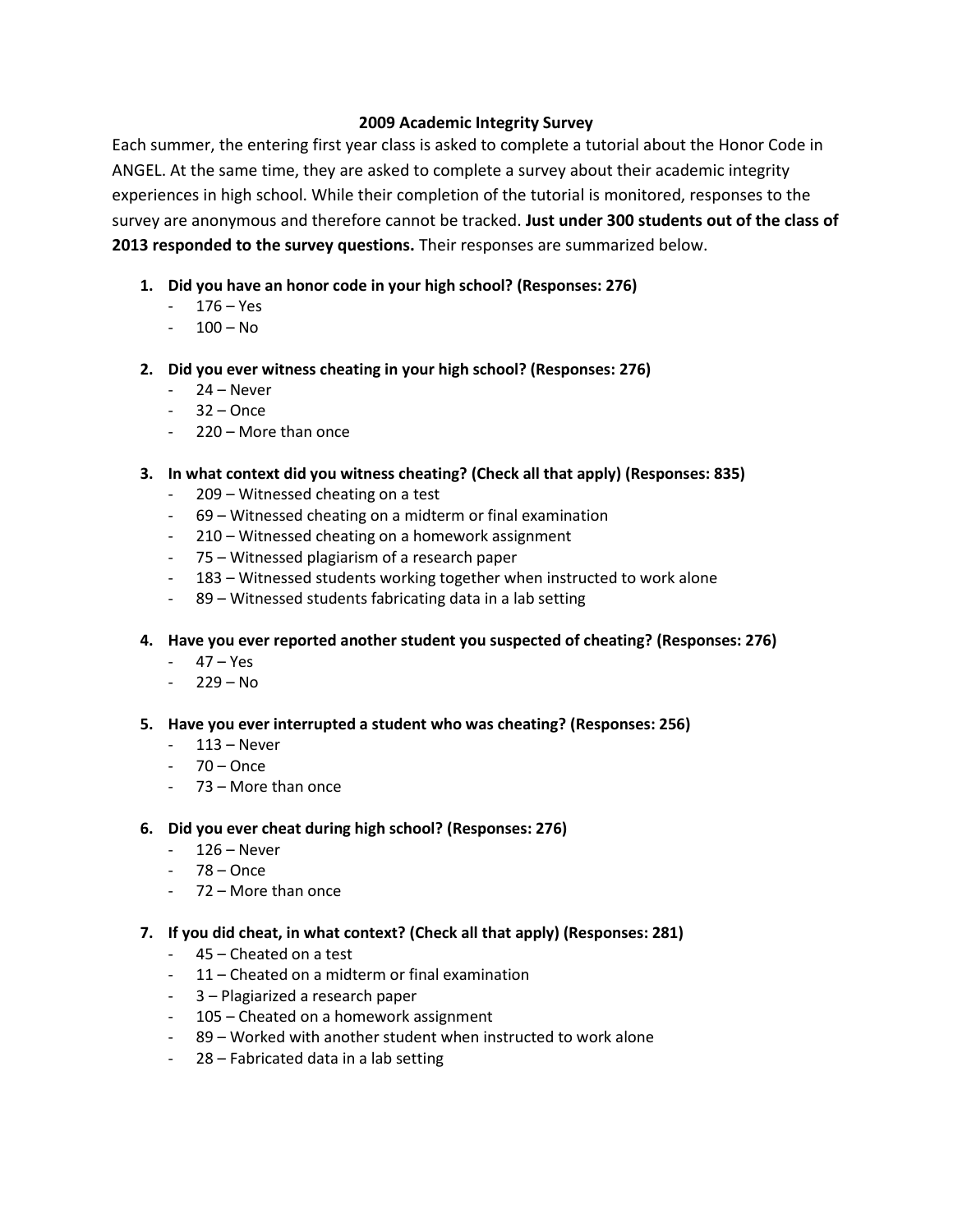# **8. Have you ever done the following in high school? (Check all that apply) (Responses: 324)**

- 9 Forged a teacher's signature (i.e. on a hall pass)
- 63 Forged a parental signature (i.e. for an absence excuse, late slip, or permission slip)
- 17 Signed in the role call for another student who missed class
- 32 Falsified data for a lab experiment
- 6 Faked a lab experiment completely
- 32 Lied to protect another student who had cheated
- 165 None of the above

## **9. Which of the following actions do you consider to be dishonest? (Responses: 3486)**

- 266 Forging a teacher's signature
- 241 Forging a parent's signature
- 231 Cheating on a homework assignment
- 270 Cheating on a test
- 274 Cheating on a midterm or final examination
- 237 Fabricating lab data
- 265 Completely faking a lab experiment
- 274 Plagiarizing a paper or other written assignment
- 206 Working with another student on an assignment when instructed to work alone
- 248 Signing in the role call for another student who missed class
- $225 -$  Lying to protect another student
- 248 Lying about why you were late with an assignment
- 254 Lying about why you didn't complete an assignment
- 247 Lying about why you were absent

# **For items 10-23, please evaluate how dishonest you think each action is based on the options given (very dishonest, dishonest but I do it anyway, and not dishonest).**

## **10. Forging a teacher's signature (Responses: 276)**

- 261 Very dishonest
- 11 Dishonest, but I do it anyway
- 4 Not dishonest

## **11. Forging an administrator's signature (Responses: 274)**

- 267 Very dishonest
- 4 Dishonest, but I do it anyway
- 3 Not dishonest

## **12. Cheating on a homework assignment (Responses: 271)**

- 151 Very dishonest
- 115 Dishonest, but I do it anyway
- 10 Not dishonest

## **13. Cheating on a test (Responses: 276)**

- 258 Very dishonest
- 17 Dishonest, but I do it anyway
- 1 Not dishonest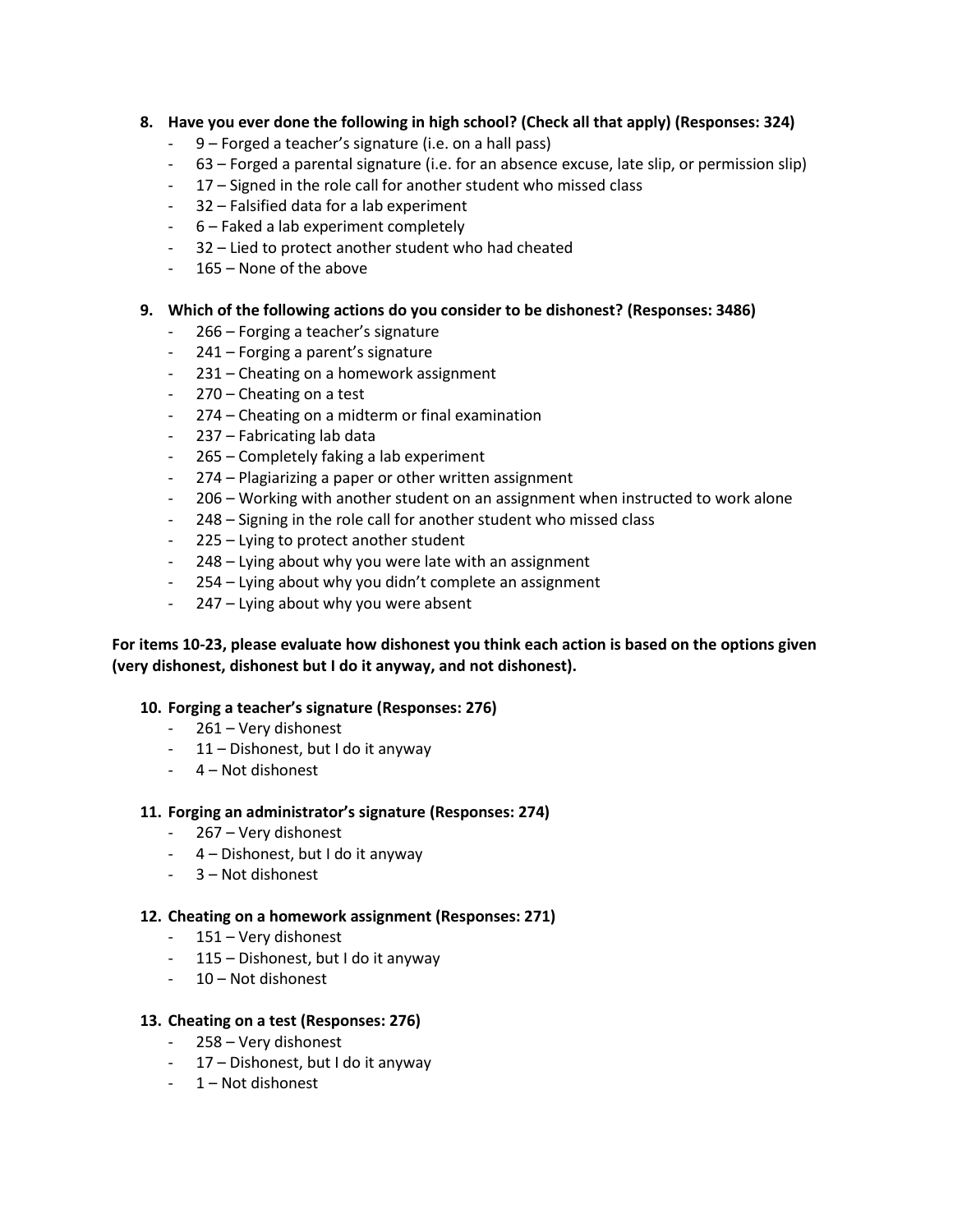## **14. Cheating on a midterm or final examination (Responses: 275)**

- 270 Very dishonest
- 5 Dishonest, but I do it anyway
- 0 Not dishonest

### **15. Fabricating lab data (Responses: 275)**

- 209 Very dishonest
- 52 Dishonest, but I do it anyway
- 14 Not dishonest

### **16. Completely faking a lab experiment (Responses: 275)**

- 256 Very dishonest
- 14 Dishonest, but I do it anyway
- 5 Not dishonest

### **17. Plagiarizing a paper or written assignment (Responses: 274)**

- 274 Very dishonest
- 0 Dishonest, but I do it anyway
- 0 Not dishonest

### **18. Working with another student when instructed to work alone (Responses: 276)**

- 137 Very dishonest
- 108 Dishonest, but I do it anyway
- 31 Not dishonest

### **19. Signing in for another student who missed class (Responses: 275)**

- 217 Very dishonest
- 46 Dishonest, but I do it anyway
- 12 Not dishonest

### **20. Lying to protect another student (Responses: 275)**

- 175 Very dishonest
- 80 Dishonest, but I do it anyway
- 20 Not dishonest

### **21. Lying to get an extension on an assignment (Responses: 275)**

- 222 Very dishonest
- 49 Dishonest, but I do it anyway
- 4 Not dishonest

### **22. Lying about why you turned in an assignment late (Responses: 275)**

- 201 Very dishonest
- 71 Dishonest, but I do it anyway
- 3 Not dishonest